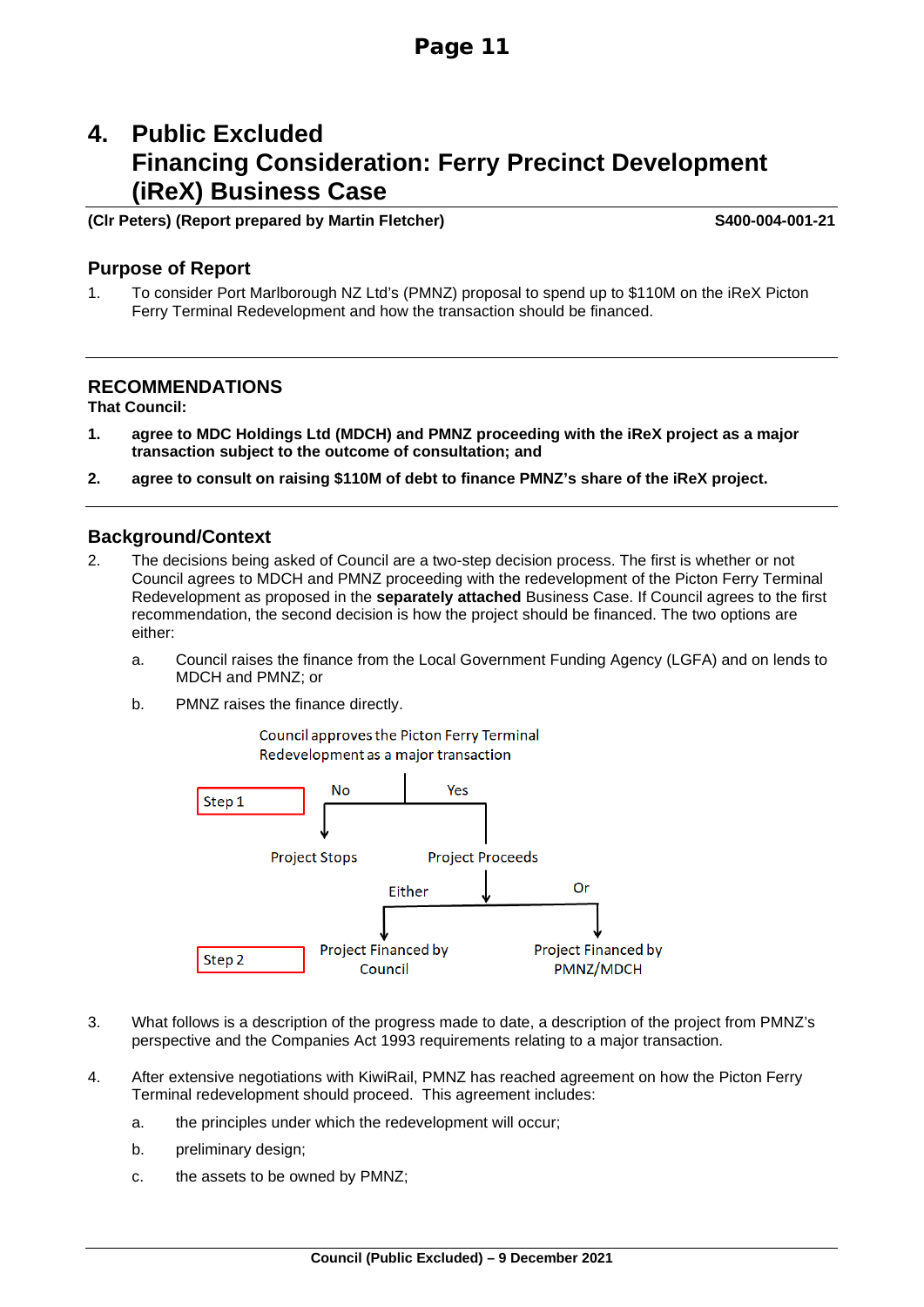- d. PMNZ's financial contribution;
- e. financial returns; and
- f. a number of risk mitigations. The risk mitigations include reducing the level of capital investment to acquire new ferry precinct assets from an earlier contemplated \$150M+ to \$110M.
- 5. The agreement was approved by the PMNZ Board on 12 November 2021 contingent on:
	- i. approval by special resolution of MDC Holdings Ltd as a major transaction under Section 129 of the Companies Act 1993; and
	- ii. approval of funding by Marlborough District Council.
- 6. The agreement was approved by the MDCH Board on  $2<sup>nd</sup>$  December 2021 contingent on:
	- i. approval by Council for MDC Holdings Ltd to undertake the financing of the project as a major transaction under Section 129 of the Companies Act 1993; and
	- ii. approval of funding by Marlborough District Council.
- 7. Rhys Welbourn, Chief Executive, PMNZ will provide a presentation on the key terms contained in the PMNZ/KiwiRail agreement and resulting business case approved by the PMNZ Board.
- 8. At \$110M the transaction is defined as a **major transaction** in accordance with S129(2)(a) of the Companies Act 1993 (\$110M / total PMNZ assets of \$217M = 50.7%). As such the transaction must be approved by a special resolution. The Companies Act 1993 defines special resolution as "a resolution approved by a majority of 75% or, if a higher majority is required by the constitution, that higher majority of the votes of those shareholders entitled to vote and voting".

As MDCH is the only, i.e.100% shareholder of PMNZ a simple majority of the MDCH Board was required, which occurred on 2 December 2021.

9. In regard to MDC Holdings Ltd, the transaction represents 47.5% of its consolidated asset value. As such while not strictly required, it would be prudent for Council to approve the transaction by way of special resolution.

## **Assessment/Analysis**

- 10. As identified earlier, Rhys Welbourn, PMNZ's Chief Executive will provide a presentation on the project. Also **separately attached** are PMNZ's Business Case and Risk Mitigation Schedule which were considered by the PMNZ Board.
- 11. While the Business Case covers the proposal in more detail, the key points of the Business Case are:
	- a. It secures Picton's position as the gateway to the South Island for at least the next 30 years;
	- b. It facilitates KiwiRail operating significantly improved ferries from not only an environmental, but also a wake reduction perspective;
	- c. The funding being sought is \$110M and for that Port will provide the following non InterIslander specific facilities:
		- i. a new 264 metre wharf;
		- ii. provision for a possible cruise berth;
		- iii. linkspan, seawalls, revetments and scour protection; and
		- iv. improvements to access, parking, landscaping storm water treatment and connections with the town centre and foreshore.
		- v. Also, while not part of the Business Case, KiwiRail will build an overbridge at Dublin Street and make a significant contribution towards upgrading the Waitohi Culverts. Other intersection improvements are also possible on State Highway One in Picton. These projects are ranked first in the Regional Land Transport Plan, but the timing for them proceeding is Waka Kotahi's decision.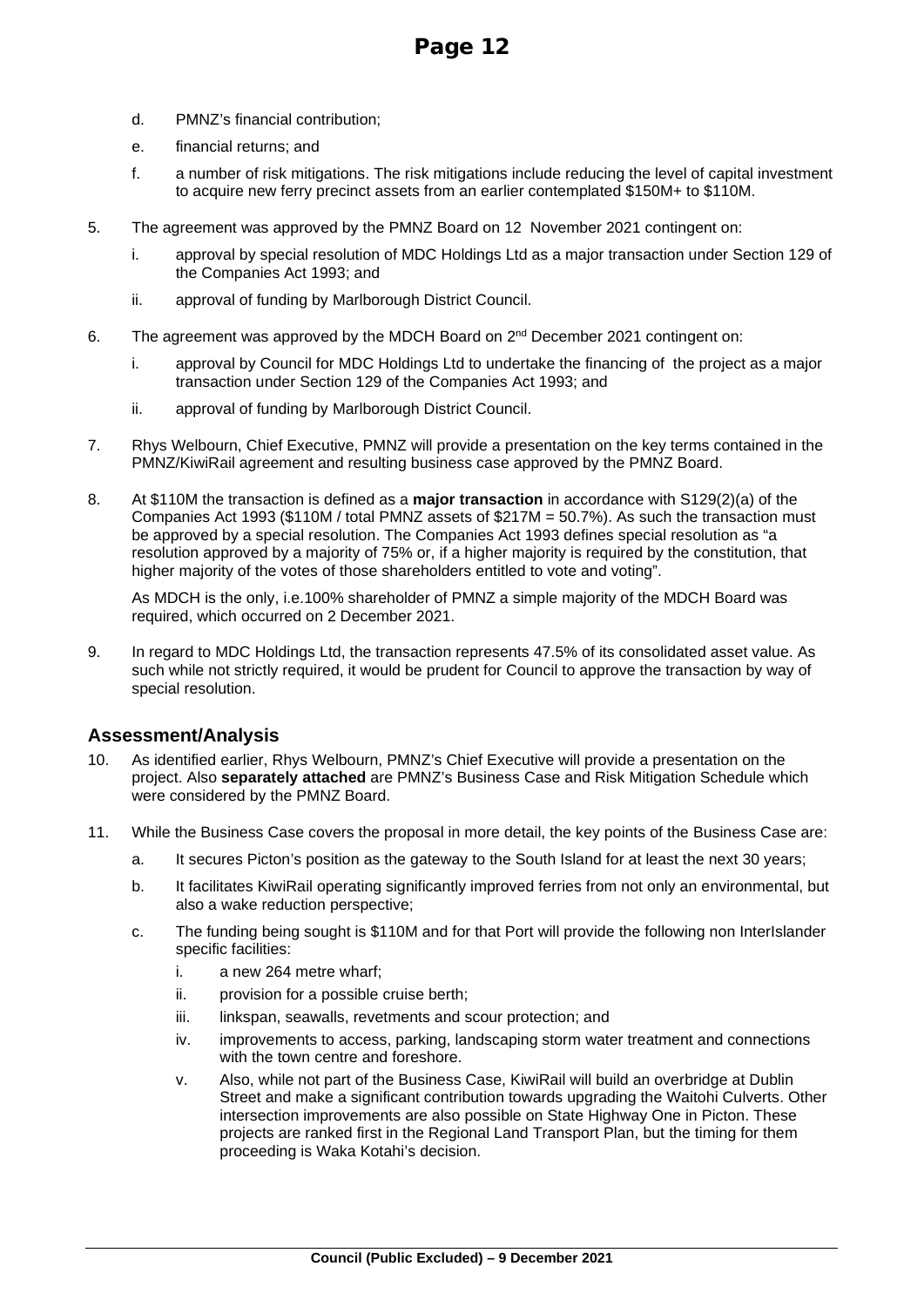d. A return on capital of 6.1% post tax leading to increased dividends to MDC Holdings Ltd and in turn Council.



In addition to increased dividends, the benefit to the MDC group from this project is far greater in cash terms as there is also the cash represented by depreciation and the % of Post Tax Profits retained by PMNZ. The total benefit is over \$7.5M per annum (2027).

- e. Numerous risk mitigations, including:
	- i. locking in whole of life design principles to ensure quality of the whole development is maintained;
	- ii. KiwiRail taking the construction cost and timing risk;
	- iii. Only agreeing to provide generic non KiwiRail specific assets, which PMNZ can use for other purposes should the lease not be extended for its second 30 year term;
	- iv. frontloading of lease payments which enables an acceleration of debt repayment on a fixed fee basis, which means that PMNZ is not exposed to KiwiRail's volume risk;
	- v. a balloon payment of 39% of the depreciated value of Port's assets should KiwiRail not exercise its renewal option at the end of the first 30 year lease term. This together with iv) and PMNZ adopting the strategy of committing project free cash to debt repayment will mean that the \$110M advance will be repaid before the end of the first lease term; and
	- vi. agreeing to pay the cost of debt in the event of a force majeure event occurring that doesn't reduce PMNZ's ability to operate, e.g. Wellington is unable to operate.
- 12. There is significantly more detail on the project's scope, financials and risk mitigations in the **separately attached** Business Case.
- 13. Conversely if Council decided not to agree to the project, then Government would be required to take over the project and part of PMNZ's area. The consequences of that are that some of benefits that have been secured as part of the negotiation may be lost. Certainly what would be lost are not only the increased dividends, but also a reduction of approximately \$1M of existing dividends. The current wharf and terminal are ending their economic life and in the near future will no longer generate revenue. As a result, the loss in cash terms to the MDC group is far greater as there is also the cash represented by depreciation and the % of Post Tax Profits retained by PMNZ. The total loss is over \$3M.

## **Summary**

14. The iReX project is the biggest project undertaken in Marlborough's history. The Port Marlborough team has negotiated extremely well on our behalf, achieving good financial returns while also minimising/mitigating project risks.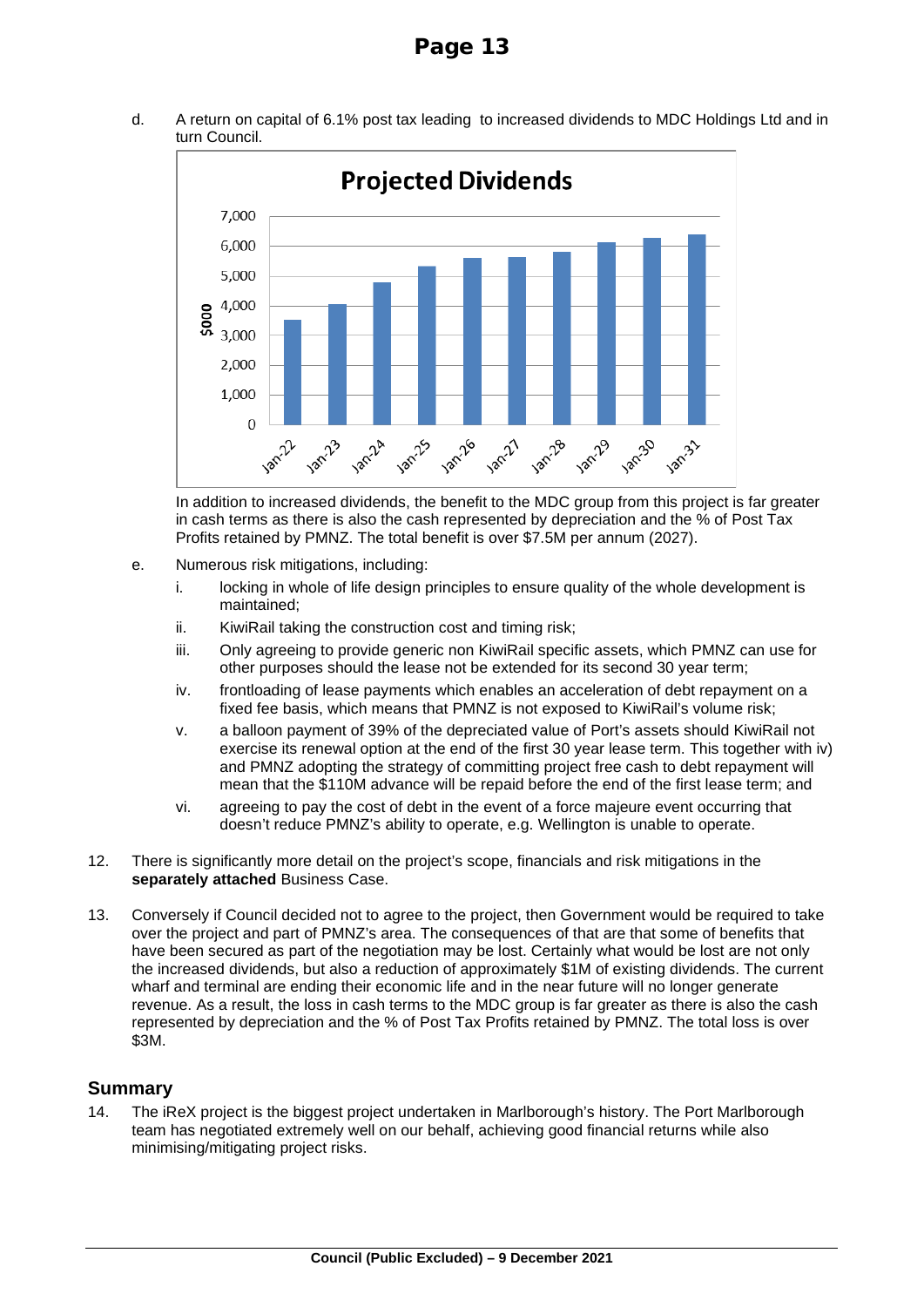15. As a result it is recommended that Council agree to MDCH and PMNZ proceeding with the iReX project as a major transaction.

## **Financing Options**

- 16. On the assumption that Council agrees that PMNZ should proceed with the project, the two financing options are:
	- a. Council raises the finance from the LGFA and on-lends to MDCH and PMNZ; and
	- b. PMNZ raises the finance directly.
- 17. The advantages of option, "a" are:
	- a. The LGFA has been expressly established to provide low cost finance to Council's. As a result, Council will be able to finance at a lower cost than PMNZ.
	- b. As a result of "a." above, this will increase profits and dividends to ratepayers, thereby reducing future rates.
	- c. The debt raised does not impact on the calculation of Council's "Debt Cap" as the "Cap" is net debt and the additional debt is offset by the loan made to MDCH.
- 18. Council should also note that S&P Global has very recently reviewed Council's credit rating. On 30 November 2021 S&P decided Council should retain its AA+ Long term rating. This is an excellent result that Marlborough retains its place as one of the top rated local authorities in New Zealand, only just below the New Zealand Government's AAA rating. S&P also because of the "larger infrastructure program at both Council and Subsidiary level", revised Council's outlook from stable to negative. Council should note:
	- a. this rating applies to the whole Council Group and that S&P were copied the IREX Business Case to assist in their evaluation;
	- b. S&P's "base case excludes the potential effect of the Crown government's proposed "three waters" reforms. The reform program, as currently envisaged, could see responsibility for drinking water, wastewater and stormwater assets taken away from councils and amalgamated into four new regional water service entities from mid-2024. The reforms are still under development"
	- c. S&P went on to say "If the "three waters" reforms proceed, it is possible that Marlborough will offload a significant proportion of its debt (and related water assets and revenues) to one of the proposed water service entities. This could improve its group debt burden. It isn't yet clear if the reforms will be enacted in their current form, or when they may take effect. The reform program faces hurdles in the form of resistance from many council sector representatives and the national opposition party".
	- d. the change in outlook has no impact on the cost of debt finance to Council. In fact even if Council's rating was reduced to AA, (still an excellent rating that's better than that held by New Zealand's four major trading banks), it still wouldn't have any impact on the cost of Council debt.
- 19. The minor disadvantage is that the increased debt appears on Council's "parent" balance sheet.
- 20. In addition, there is a Matched Funding Facility Agreement in place between MDCH and PMNZ dated 1 April 2011. The agreement stipulates that PMNZ will not create any security interest over any part of its assets and that on the occurrence of a number of default events any advances made to PMNZ become immediately repayable. There is a matching agreement between MDCH and Council dated 30 August 2017 when Council took over responsibility for debt financing its subsidiaries.
- 21. There is no real advantage of PMNZ raising the finance for the project directly as provided by option "b".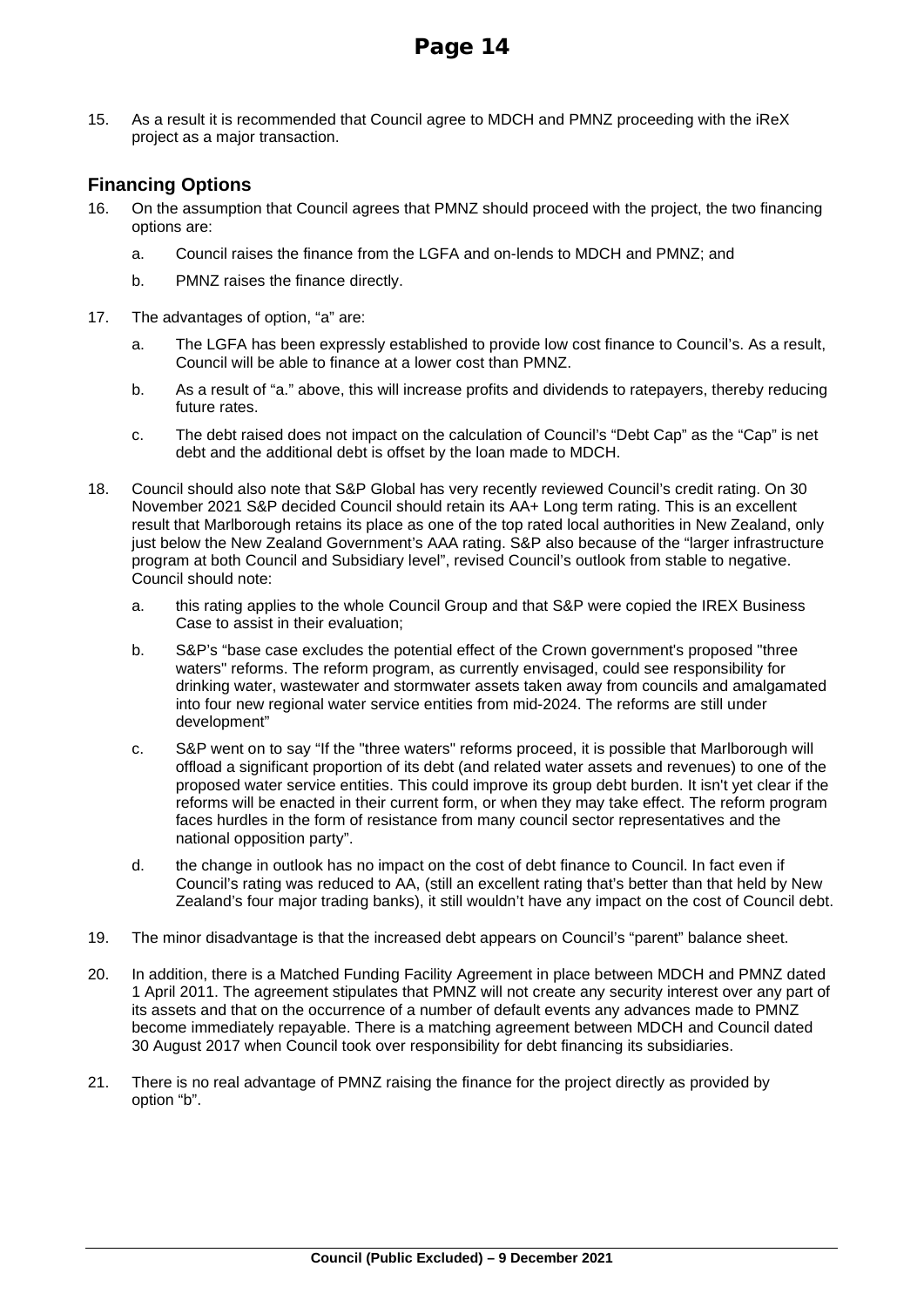- 22. The disadvantages are:
	- a. Advice has been received that the interest PMNZ would have to pay a bank is 1 to 1.5% higher than the interest rate Council would pay. This reduces dividends to Council and reduces the margin between the fee paid by KiwiRail and the cost of interest, i.e. increases the project's risk.
	- b. Banks would require security, initially from MDCH and then Council. These securities could take the form of subscribed uncalled capital or Council guarantee.
	- c. On preparing Council's consolidated financial statements, PMNZ's debt would appear on the Consolidated Balance Sheet of the MDC Group.

## **Summary**

23. The advantages of Council raising the finance needed for this project significantly outweigh the disadvantages especially in regard to financial benefits to ratepayers from increased dividends. As a result it is recommended that Council agree to consult on it raising \$110M of debt to finance PMNZ's share of the iReX Picton Ferry Precinct Development Project.

## **Next step**

24. The next step is to undertake formal consultation in terms of the Local Government Act 2002. Please see the next Agenda item with a proposed consultation document and consultation plan.

## **Presentation**

25. A presentation on the business case will be given by Rhys Welbourn – Chief Executive Port Marlborough NZ Ltd.

## **Attachments**

**[Attachment 4.1](#page-5-0)** – Covering letter from Keith Taylor – Chairman, Port Marlborough New Zealand Limited Pag[e 16](#page-5-0) Attachment 4.2 – Ferry Precinct Development Business Case<br>Attachment 4.3 – Waitohi Picton Port Access Single Stage Business Case - Update<br>Page 17 [Attachment 4.3](#page-6-0) - Waitohi Picton Port Access Single Stage Business Case - Update

| Author     | Martin Fletcher, Chief Financial Officer |
|------------|------------------------------------------|
| Authoriser | Mark Wheeler, Chief Executive            |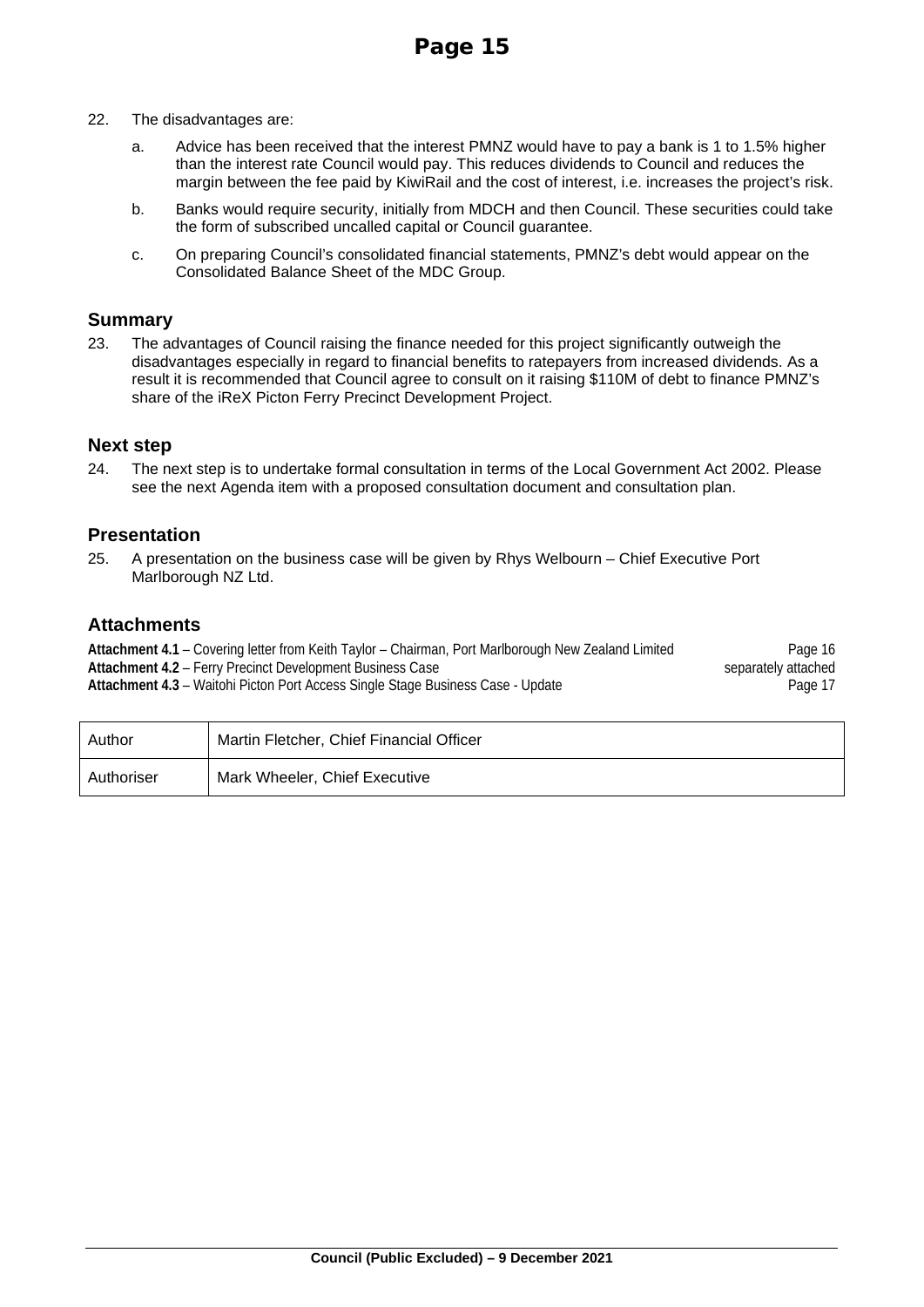**Attachment 4.1** 



<span id="page-5-0"></span>26 November 2021

Attn: Marlborough District Council Holdings Ltd

**Dear Directors** 

#### Subject Reference - Letter Subject name

The board of Port Marlborough last week considered the business proposal to invest \$110 million into port developments as part of KiwiRail's iRex project.

As you are aware this follows a very protracted process, discussions and negotiations with KiwiRail. The board are unanimously of the view that the finally negotiated position is a positive one for Port Marlborough and appropriately balances risk, return and capital availability. Our management team have done excellently in bringing this proposal together.

Therefore the board have approved the business proposal subject to:

Your approval of the proposed major transaction and capital investment of \$110 million to acquire new ferry precinct assets

The securing of debt funding for the project from our ultimate shareholder Marlborough District Council (MDC) which requires your support.

Rhys, his senior team and I look forward to discussing this with you next week.

Sincerely  $7c$ 

Keith Taylor Chair - Board of Directors Port Marlborough New Zealand Limited

14 AUCKLAND STREET, PO BOX 111, PICTON 7250, NEW ZEALAND

PORTMARLBOROUGH.CO.NZ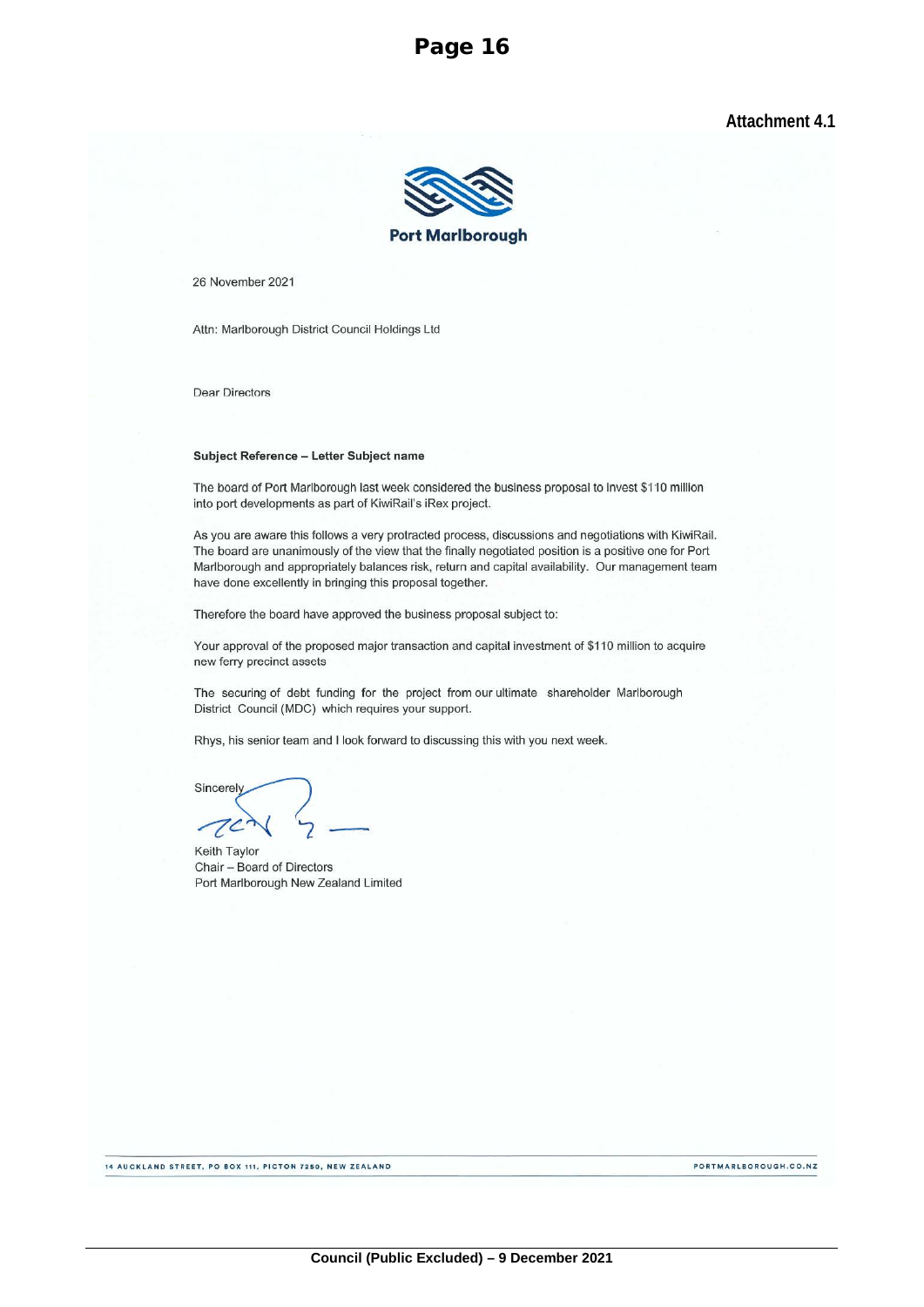## **Attachment 4.3**

# <span id="page-6-0"></span>**WAITOHI PICTON PORT ACCESS SINGLE STAGE BUSINESS CASE**

#### **Background**

The draft Waitohi Picton Access single stage business case (SSBC) has been developed collaboratively by Waka Kotahi, Marlborough District Council, KiwiRail, Port Marlborough, and Marlborough Roads. It recommends a package of transport network investments for Picton to enable the introduction of two larger capacity ferries by KiwiRail through the Inter-island Resilience Connection project (iRex).

The SSBC aims to:

- improve experience and access within Picton, while allowing the Port operations to handle  $\bullet$ current and future passenger and freight movements
- improve transport safety amongst the communiity and visitors by managing conflicts at key  $\bullet$ points, and
- avoid severnce of the community and disruption of local and regional access while allowing longer trains.

#### Recommended programme

The recommendations in the draft SSBC were developed together with the project partners, and with input from key stakeholders. Figure 1 below summarises the recommended programme of infrastructure activities including the expected funding and delivery owners, and indicative timing of delivery

| <b>Activity</b>                                                                       | <b>Funding</b><br>source(s) | <b>Delivery owner</b> | <b>Timing</b>                                                              |
|---------------------------------------------------------------------------------------|-----------------------------|-----------------------|----------------------------------------------------------------------------|
| Dublin St Walking and<br>Cycling                                                      | $MDC + Waka$<br>Kotahi      | <b>MDC</b>            | Operational before Day one<br>2024                                         |
| <b>Dublin St Overbridge</b>                                                           | <b>TBD</b>                  | KiwiRail              | Operational before train<br>arrives - Day one 2024                         |
| <b>Auckland St Footpath</b><br><b>improvements</b>                                    | $MDC + Waka$<br>Kotahi      | <b>MDC</b>            | Implement at the same time<br>as cul-de-sac due potential<br>safety issues |
| Dublin / Auckland<br>signalised intersection                                          | Waka Kotahi                 | Waka Kotahi           | By 2029 - Predicted gap in<br><b>LOS</b>                                   |
| Wairau / Broadway<br>Level crossing safety<br>improvements and<br>Broadway cul de sac | KiwiRail + Waka<br>Kotahi   | KiwiRail              | Level crossing and cul-de-<br>sac operational Day one<br>2024              |

Figure 1: Project Delivery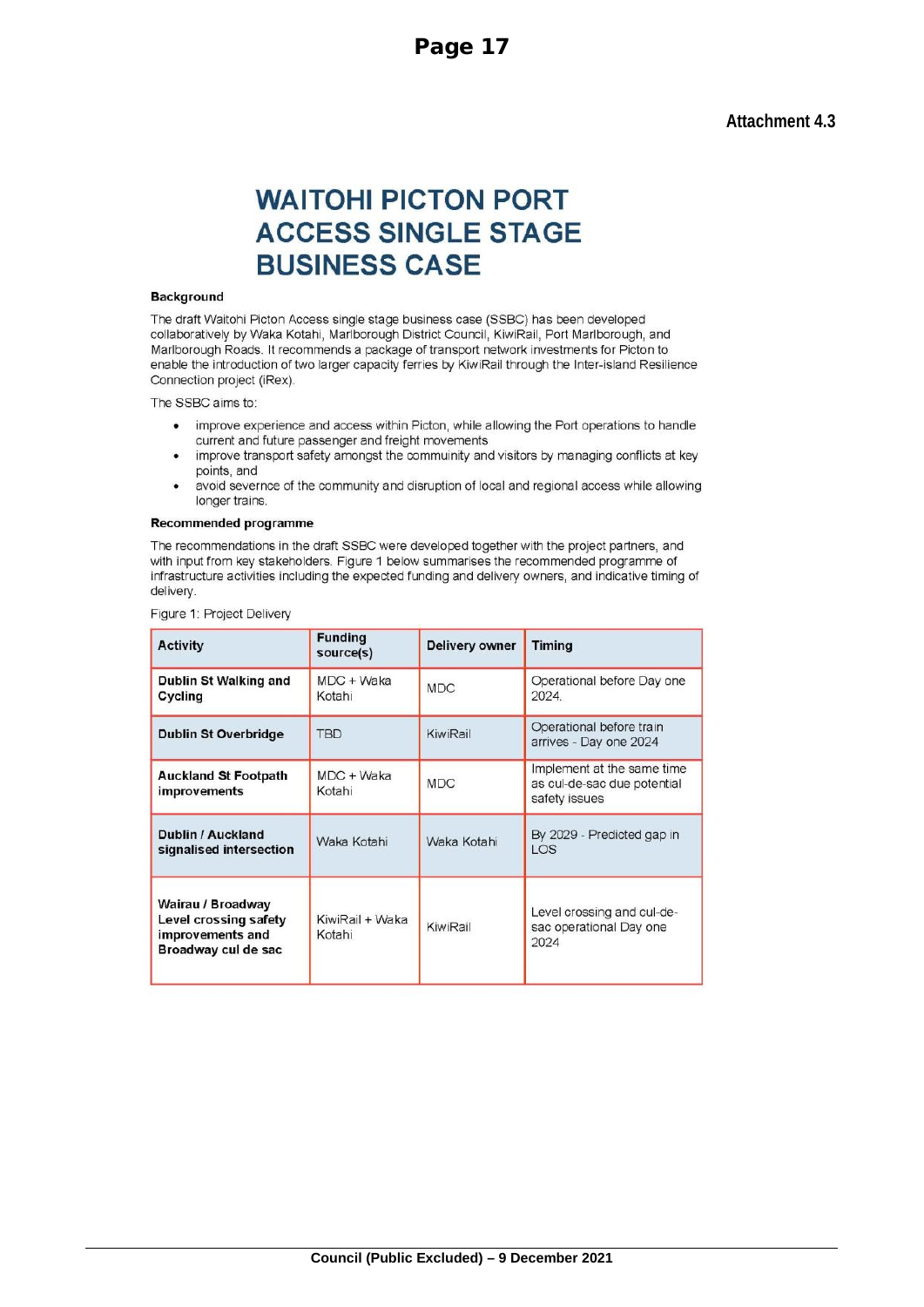| Kent / Wairau<br>Roundabout                    | Waka Kotahi | Waka Kotahi | Operational before Day one<br>2024 |
|------------------------------------------------|-------------|-------------|------------------------------------|
| Wayfinding                                     | Waka Kotahi | Waka Kotahi | Operational before Day one<br>2024 |
| <b>Kent St Safety</b><br>improvements          | Waka Kotahi | <b>MDC</b>  | Operational before Day one<br>2024 |
| Lagoon / Dublin<br>Roundabout upgrade          | Waka Kotahi | Waka Kotahi | Operational before Day one<br>2024 |
| <b>Kent St Footpath</b><br><i>improvements</i> | Waka Kotahi | <b>MDC</b>  | Operational before Day one<br>2024 |

In addition to the above infrastructure interventions, the draft SSBC recommends Auckland Street be revocated to local road and Kent Street reverts to State Highway. Kent Street currently functions as a State Highway with the bulk of inter-regional traffic using this to access the Port. The SSBC also recommends a truck parking strategy be developed.

#### **Business case completion**

The draft SSBC is yet to be finalised and the recommended programme, costs and funding sources are therefore still indicative until it is finalised. The key outstanding elements of the business case are the financial case (who pays for what) and management case (how / when improvements are to be delivered). These elements require coordination and agreement between Marlborough District Council, KiwiRail and Waka Kotahi prior to the business case being completed.

Other remaining tasks required to complete the business case include:

- Review of Kiwirail's revised Outline Plan of Works and Integrated Transport Assessment to ensure the recommmendations in draft business case are still appropriate
- Parallel cost estimate
- Safety audit
- Waka Kotahi investment quality assurance (IQA) review

We are aiming to complete the SSBC in the first quarter of 2022.

#### Waka Kotahi Investment

In general, Waka Kotahi will 100% fund State Highway infrastructure that would be required regardless of the iREX programme. Other infrastructure will require co-investment, or full investment, from other partners, as indicated in Figure 1.

Funding has been signalled as 'probable' in the National Land Transport Programme (NLTP) for the Waka Kotahi improvements recommended in the SSBC. There is also an activity in the NLTP for the Dublin Street overbridge. This activity was included in the Regional Land Transport Plan and NLTP to signal that it needs to be delivered in the 2021/24 period. At the time of the RLTP being developed and the NLTP published, we hadn't confirmed who the responsible party was to fund and deliver the activities identified in the business case so had included this activity as a place holder to give it visibility for the region. Waka Kotahi is currently re-evaluating this project against the Waka Kotahi investment criteria to determine if it meets the criteria for investment from the NLTF. As noted in Figure 1, this is yet to be confirmed.

Once the business case has been completed, Waka Kotahi will request a variation to the NLTP (if required) to formalise the Waka Kotahi and Marlborough District Council activities that will be delivered in the 2021-24 NLTP period. This will unlock implementation funding.

WAKA KOTAHI NZ TRANSPORT AGENCY

DOCUMENT TITLE // 2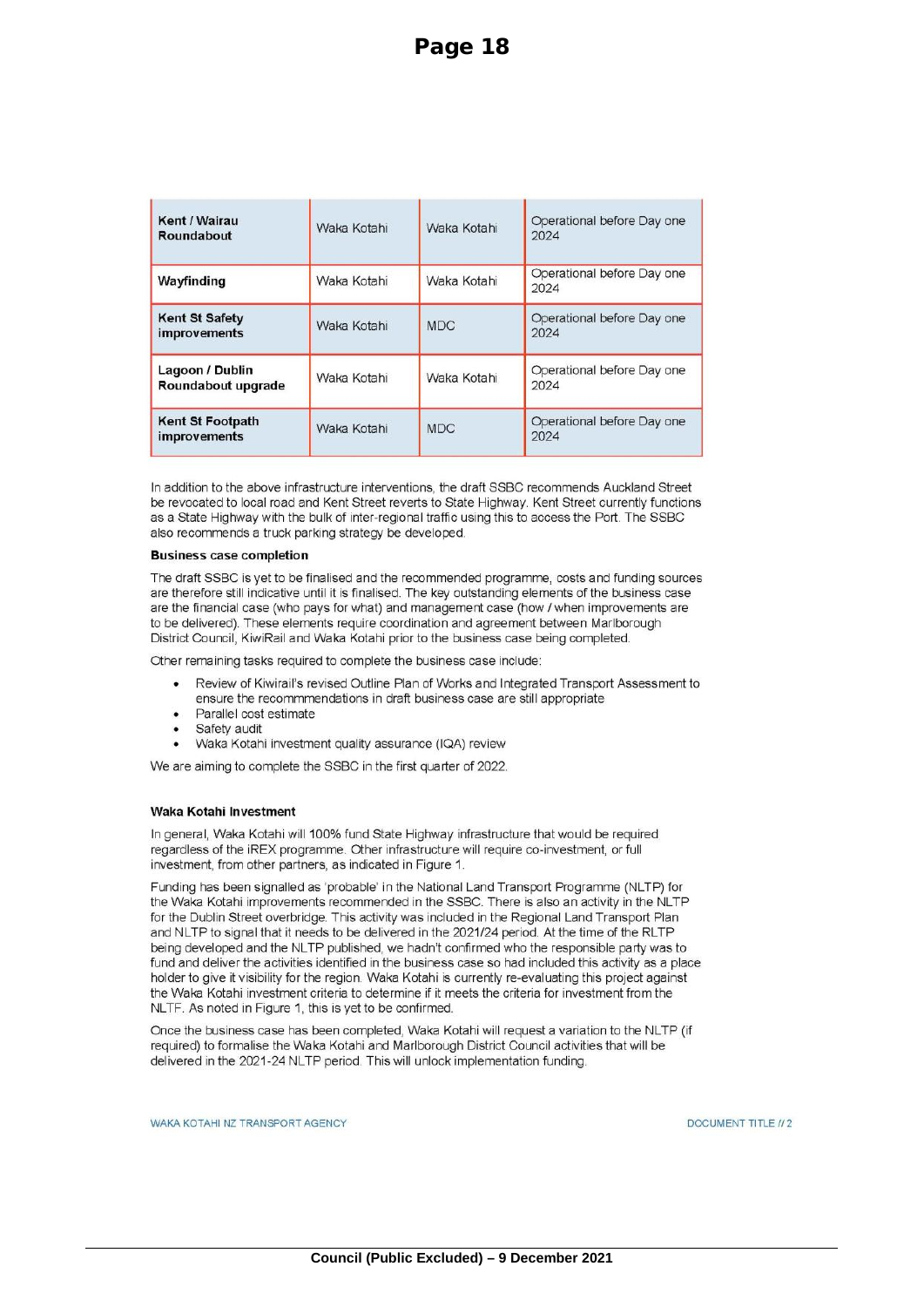# **5. Public Excluded Statement of Proposal Document: iReX Project**

#### **(Report prepared by Martin Fletcher) S400-005-006-01**

## **Purpose of Report**

1. To consider the draft Statement of Proposal (SoP) for financing the Picton Ferry Precinct Development (iReX) Project and related community engagement plans.

## **Executive Summary**

2. The Picton Ferry Precinct Development is a significant project requiring public consultation. **Attached** is a draft of the SoP, which is still subject to legal review by Simpson Grierson. The paper also identifies other means for providing information and receiving feedback from the community.

## **RECOMMENDATIONS**

**That Council:**

- **1. adopt the draft Statement of Proposal (SoP) for the Picton Ferry Precinct Development, subject to legal review by Simpson Grierson;**
- **2. note the intention to engage directly with the community as part of the consultation process;**
- **3. agree to establish a sub-committee of the Mayor, Deputy Mayor and Councillor Peters to finalise the document post legal review; and**
- **4. agree to move this agenda item out of public excluded when the SoP is issued to the community.**

## **Background/Context**

- 3. At a value of \$110M, the Picton Ferry Precinct Development Project meets the definition of a significant transaction. While financial provision was made in the 2021-31 Long Term Plan (LTP), this project was specifically excluded from consultation on the LTP on page 4 of the Consultation Document (along with Three Waters reforms). It is now time to undertake consultation on this project, firstly on whether or not this project should proceed and secondly, on whether the project should be financed by Council or directly by Port Marlborough NZ Ltd (PMNZ).
- 4. The attached draft SoP:
	- a) identifies the proposal and the reasons for the proposal; and
	- b) provides an analysis of the reasonably practicable options including their advantages and disadvantages.
- 5. The options identified include:
	- i. proceeding with the project and financing it using funds raised by Council;
	- ii. proceeding with the project and financing it using funds raised by PMNZ; and.
	- iii. not proceeding with the project.
- 6. The SoP also identifies when consultation will open, how a submission can be made, closing date for submissions, submission hearing dates and when Council is likely to make a decision. If the Christmas/New Year period falls in the middle of the consultation timeframe an extension on the normal one month has been provided for.